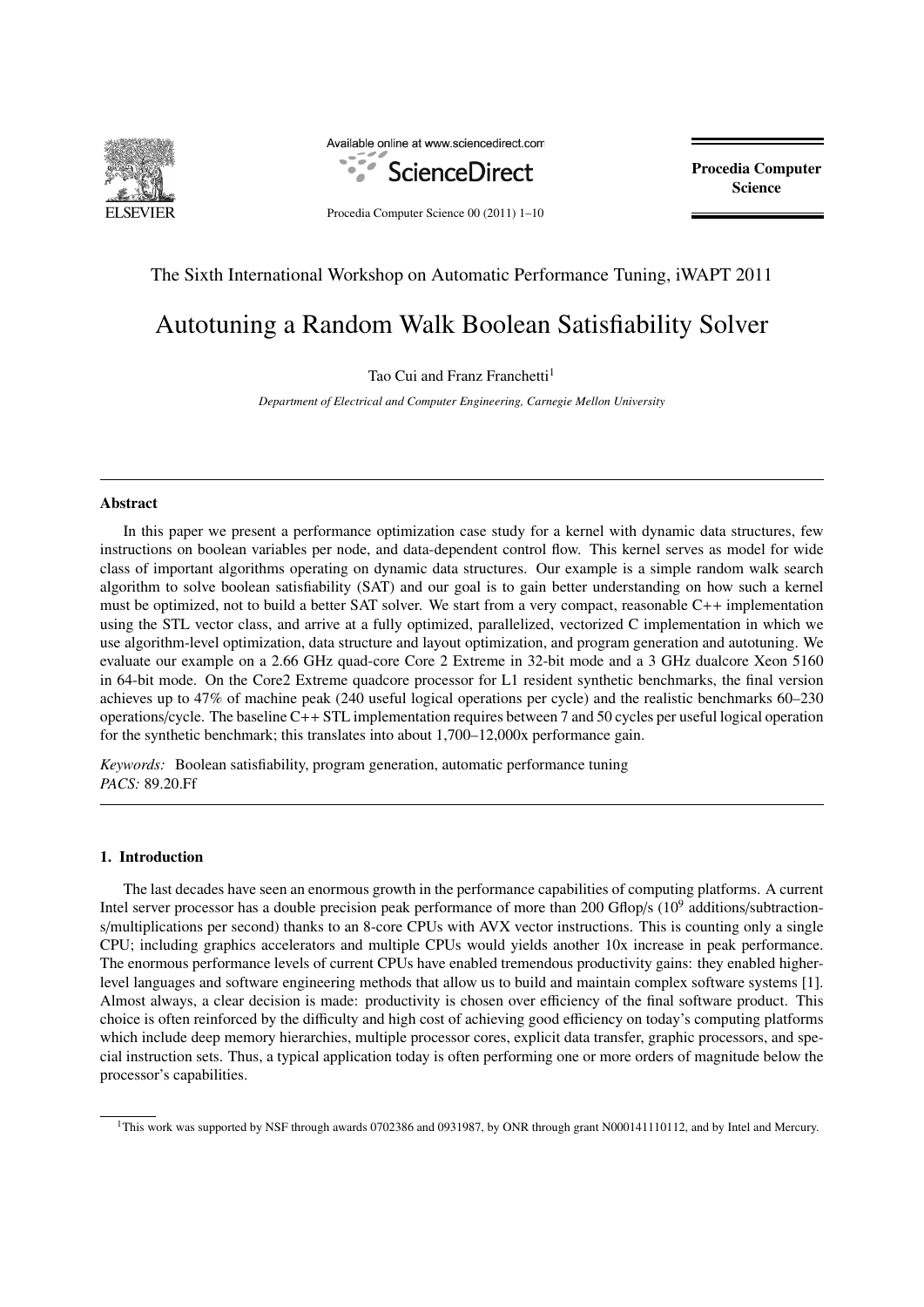In this paper we report on a case study in full performance optimization, including algorithm-level optimization, data structure and layout optimization, and program generation and autotuning, for a simple random walk solver for boolean satisfiability (SAT). This solver is a non-numeric algorithm with highly data-dependent control flow. The underlying data structure is a doubly nested linked list, and the computational kernel performs only a few boolean operations per visited node. We start from a reasonable C++ STL (standard template library) version of the kernel and first translate it into an ANSI C baseline implementation. Next we develop an optimized ANSI C implementation, by translating dynamic data structures into arrays, translating control flow into data flow, and performing data layout optimizations and bit-vectorization. We employ program generation for code specialization and to build jump tables for unrolled while loops. Then we use SIMD instructions for wider machine words and build a multi-thread solver, and perform the necessary algorithm-level changes. Finally we employ autotuning to select the best integer kernels and tune the size of the generated jump table and a logical constant table used for vectorized bit flipping. We evaluate our approach on a quad-core 2.66 GHz Core 2 Extreme in 32-bit mode and a dualcore 3 GHz Xeon 5160 in 64-bit mode. On a Core2 Extreme quadcore processor and for L1 resident synthetic benchmarks, the final version achieves about 47% of machine peak (240 useful logical operations per cycle) for a synthetic benchmark run; for realistic SAT problems the performance varies between 60 and 230 useful logical operations per cycle. The baseline C++ STL implementation required between 7 and 50 cycles per useful logical operation for the synthetic case. This translates into about 1,700–12,000x performance gain.

Contribution. The contribution of this paper is a case study investigating the techniques necessary to achieve high efficiency for a class of non-numeric data-dependent kernels on current multicore processors with SIMD vector extensions. The methods applied throughout the paper are applicable to the whole algorithm class and the presented case study is a first step towards automating the performance optimization of these algorithms. Specifically, we investigated the following aggressive optimization techniques of hand-tuners that are beyond the reach of compilers:

- Global data structure reorganization and data recoding from linked lists into arrays.
- Conversion of conditional assignments into data flow and unrolling of uncountable loops.
- Multi-threading and bit-level SIMD vectorization requiring algorithmic optimization.
- Program generation for code specialization and autotuning of free parameters.

The final result is a kernel that performs at about 50% of the multicore processor's peak performance for boolean operations. To the best of our knowledge, the type of algorithm, data structures, and optimization techniques underlying our paper have not been addressed in the autotuning community at that performance level. While we use a simple SAT solver as example, we do not claim to provide a new and improved SAT solver for real-world problems.

Related Work. *Program generation* (also called generative programming) has gained considerable interest in recent years [2] The basic goal is to reduce the development, maintenance, and analysis of software. The Rose framework [3] is a source-to-source compiler that is capable of optimizing complicated  $C++$  code and to remove the penalty of higher abstraction. CPU vendors like IBM, Intel, and AMD provide highly hand-optimized performance libraries for their systems (ESSL, MKL, and ACML, respectively). GotoBLAS is a highly hand-tuned version of the BLAS library. Automating the optimization of performance libraries is the goal in recent research efforts on *automatic performance tuning* and adaptive library frameworks that can offer high performance with greatly reduced development time. Examples include ATLAS [4], Bebop/Sparsity [5], FFTW [6], and Spiral [7].

#### 2. Boolean Satisfiability (SAT)

SAT. Boolean Satisfiability (SAT) is the canonical NP-complete problem: given a propositional formula, determine whether there exists a variable assignment such that the formula evaluates to *true* [8]. As example, consider the following formula in the conjugate normal form (CNF):

$$
f(x_0,...,x_8)=(x_0+x'_3+x'_5)(x_1+x'_2+x_6+x_7)(x'_3+x'_4)(x_3+x'_5+x_7+x'_8),
$$

where multiplication denotes *logical and*, addition *logical or*, and (*i*) *logical negation* ( $\&$ ,  $\vert$ , and  $\sim$  in C syntax, respectively).  $x_0$  is called a variable,  $x'_3$  a literal, and  $(x_0 + x'_3 + x'_5)$  a clause. A binary vector *x* that assigns each  $x_i$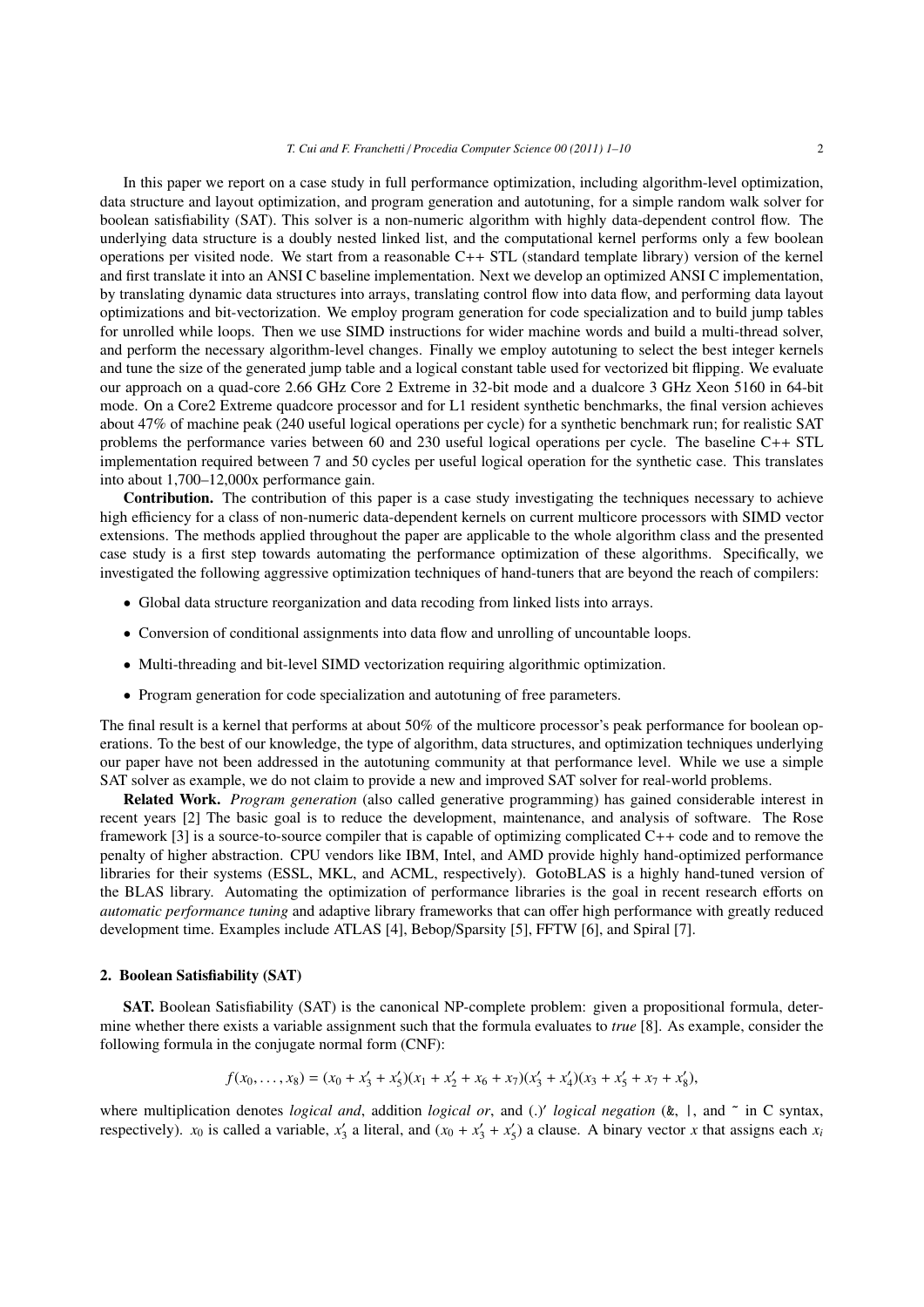```
// CNF data is stored in STL vector < >
class literal_c { bool negate; int var; };
class clause_c { vector <literal_c > clause; };
class sat_c { vector < clause_c > cnf;<br>vector < bool > variables;
  bool EvalCNF (); bool RandomWalk (); };
// evaluate a CNF for a variable vector
bool sat_c :: EvalCNF () {
   bool res_cnf = true ;
for ( int i =0; (i < cnf . size ()) && res_cnf ; i ++) {
    bool res clause = false:
     for (int j=0; j < cnf[i]. clause.size (); j++) {
       bool val = variables [cnf[i]. clause[j]. var];
       res_clause = res_clause ||
         cnf[i].clause[j].negate ? !val : val:
    }
    res_cnf = res_cnf && res_clause ;
  }
  return res_cnf ;
\lambda// Random walk search
bool sat_c :: RandomWalk () {
  bool result = false ;
  do {
    variables [rand () % variables.size()].flip();
    result = EvalCNF ();
  } while ( result):
  return result ;
}
                                                             // CNF data is stored in nested linked lists
                                                             typedef struct { literal_t * next ;
                                                               unsigned var, negate; } literal_t;
                                                              typedef struct { claus_t * next ;
literal_t literal ; } clause_t ;
                                                             typedef struct { clause_t * cnf ;
                                                                int * variables; int var_num) sat_t;
                                                              // evaluate a CNF for a variable vector
                                                             int EvalCNF (int *variables, clause_t *clause) {
                                                                int res = 1:
                                                                do {
                                                                  int tmp = 0;literal_t literal = clause->literal;
                                                                  do {
                                                                    int val = variables [ literal -> var ];
                                                                    tmp | = 1iteral ->negate ? "val : val;
                                                                  } while (literal = literal->next);
                                                                } while (( res &= tmp ) && ( clause = clause - > next ));
                                                               return res ;
                                                             }
                                                             // Random walk search
                                                             int RandomWalk ( sat_t * sat ) {
                                                                int result = 0;
                                                                do {
                                                                  sat -> variables [rand()% sat -> var_num ] \hat{} = 1;
                                                                  result = EvalCNF ( sat -> variables , sat -> cnf );
                                                               } while ( result ):return result ;
                                                              }
```
Figure 1: A simple random walk SAT solver. *Left:* C++ STL version. *Right:* Linked list-based ANSI C version.

such that the formula is *satisfied* (i.e., values for  $x_0, \ldots, x_8$  such that  $f(x_0, \ldots, x_8)$  is *true*) is called a solution to the SAT problem.

SAT solvers. Boolean Satisfiability is a well-studied area with a vast body of work. Algorithms are based on various principles such as resolution, search, local search and random walk, Binary Decision Diagrams, Stälmarck's algorithm, and others [8, 9, 10]. Some algorithms are complete (they can prove that there exists no solution) while others are stochastic. Depending on the application and the properties of the SAT instances one is interested in, one can choose among many algorithmic variants. These variants may be tweaked for important cases and make assumptions or require a priori knowledge. When analyzing the state-of-the-art implementations that were submitted to the SAT competition<sup>2</sup> we find that while solvers employ sophisticated algorithms and heuristics, they do not utilize the machine efficiently and rarely are parallelized or use SIMD vector instructions. In contrast, our toy random walk SAT solver runs highly efficient but would not be able to compete in the SAT competition due to its simple approach. However, it could provide highly efficient local search on small sub-formulas to be used as algorithmic building block in realistic solvers.

Random search. A simple algorithm to find a solution to a SAT problem is random walk search. Starting from a random assignment vector for  $(x_i)$ , the formula in CNF is repeatedly evaluated, and if it is not satisfied a randomly chosen variable's value is negated. This process is repeated until either a solution is found or timeout is reached. This simple algorithm quickly finds a solution if many solutions exist. We base our discussion on this simple algorithm to focus on the performance-relevant optimization methods. Advanced versions of this algorithm do not flip a random variable, but employ heuristics and machine learning to decide which variable to flip next and cache the evaluation state of clauses. A software package implementing a highly evolved state-of-the-art version of random search is WalkSAT $3$  [10].

C++ STL implementation. Figure 1 (left) shows the implementation of our simple random walk SAT solver using the C++ STL vector template. We define a class for literals, and then define a clause as a vector of literals and a CNF as vector of clauses, using the C++ STL vector template. A SAT problem is a CNF plus a variable vector. We

 $^{2}$ http://www.satcompetition.org/

<sup>3</sup>http://www.cs.rochester.edu/~kautz/walksat/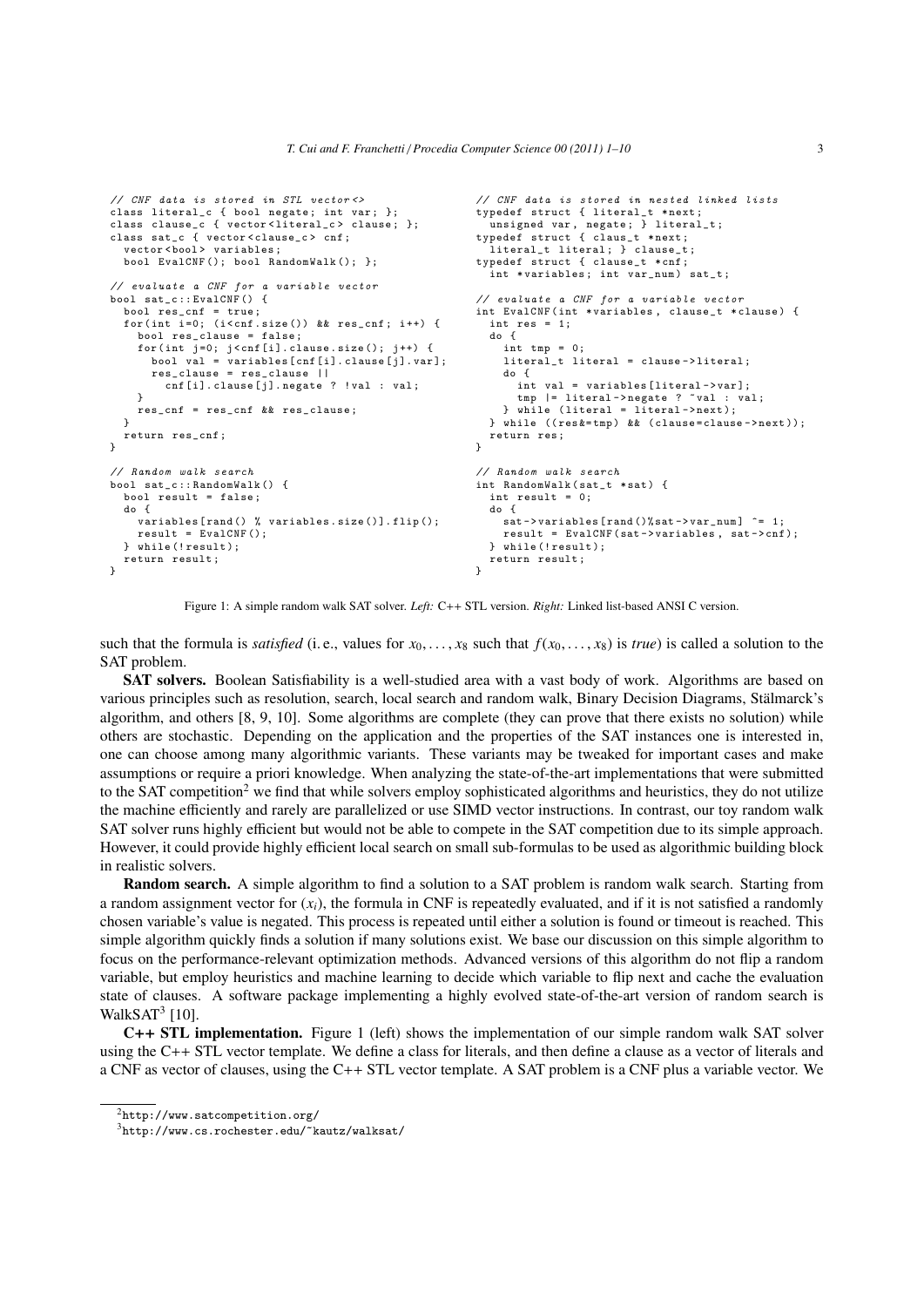provide a method that evaluates a CNF with a current variable vector, and a random search method that evaluates the CNF and flips a random variable, until a solution is found. Practical implementations would also contain a timeout. Using the STL vector templates, the algorithm can be implemented concisely, and the STL takes care of variablelength dynamic data structures (clauses and the full formula). However, using the convenience of the STL comes at a performance penalty.

ANSI C implementation. In Figure 1 (right) we show a C base-line implementation of the random walk SAT solver. C++ classes have been replaced by C structs and C++ STL vectors by NULL-terminated linked lists. Thus, the literals of a CNF are stored in a doubly nested linked list with a struct as data in the node, and the evaluation of a CNF becomes pointer chasing in a nested while loop, with one conditional and one unconditional logic operation in the body of the innermost loop. This C implementation can be considered a reasonable portable low level implementation.

#### 3. Optimizing the SAT Kernel

In this section we discuss the optimization techniques necessary to achieve high machine efficiency for the given kernel. We first optimize data representation, convert unpredictable control into data flow, and use a jump table to unroll while loops. Then we exploit parallelism by performing multiple random searches in parallel (one search per bit in the data type) by vectorizing on the bit level, and by running one independent search per thread on multicore CPUs. We apply optimization techniques in sequence and note tunable parameters. Some techniques require program generation to automate tedious code duplication and specialization. During the optimization process, the concise and readable code of Figure 1 will become progressively unreadable and obfuscated, but more efficient. Autotuning will be the last step in this sequence of optimizations.

#### *3.1. Data Structure Optimization*

While from an performance perspective the C version is already an improvement over the C++ STL version, there are two problems: 1) literals are stored as structs necessitating index computation and multiple data accesses, and 2) the multiple traversals of doubly linked lists with such a small kernel per list node should be avoided if at all possible. We now discuss how to convert the whole data structure into two integer arrays.

The optimized function EvalCNF is shown in Figure 2. We use pointers to the current literal (\*lit) and the current clause length (\*clauses) to control the loops and access the CNF data. We use compact C syntax with the conditional operator ?:, assignment operators  $k =$ ,  $|=$ , postfix increment operator  $++$ , and pointer dereferencing  $*$ lit to describe all the pointer updates and computation, and to aid the compiler.

Converting the struct into an integer. Assuming that the number of variables is not requiring all bits of an unsigned integer, we can combine the boolean variable for negation and the unsigned integer variable number into a signed integer. The sign signifies whether or not the variable needs to be negated, and the absolute value gives the variable number. Current (x86) CPUs have the necessary instructions to handle signed and unsigned integers well, so checking the sign and extracting the absolute value is computationally cheap. However, since  $0 = -0$ , we need to shift the variable ID by at least one to enable the negation of  $x_0$ .

Converting linked lists into an array. During the random walk search the CNF does not change and the tripcount of the search loop is expected to be high if actual search is necessary. Thus, we perform an one-time conversion of the dynamic data structure into two arrays. In the conversion, we traverse the whole CNF from beginning to end. For each clause we note its length in an integer array, so that entry *i* contains the length of the *i*th clause in the formula. In a second array we collect all the literals of the formula in the order they appear. Thus, we drop the explicit clause boundary information; it can be reconstructed by consulting the clause length array. We traverse the whole data structure first to calculate its aggregate size and then allocate one block per array, removing any dynamic data management from the inner loop.

#### *3.2. Control Flow Optimization*

Optimization of conditional assignments. The conditional operator ?: in the loop body can introduce inefficiencies in multiple ways. There is a data-dependent condition in the critical path, and depending on the CPU and compiler it will be translated into a conditional move, a data-dependent unpredictable branch, or a pair of predicated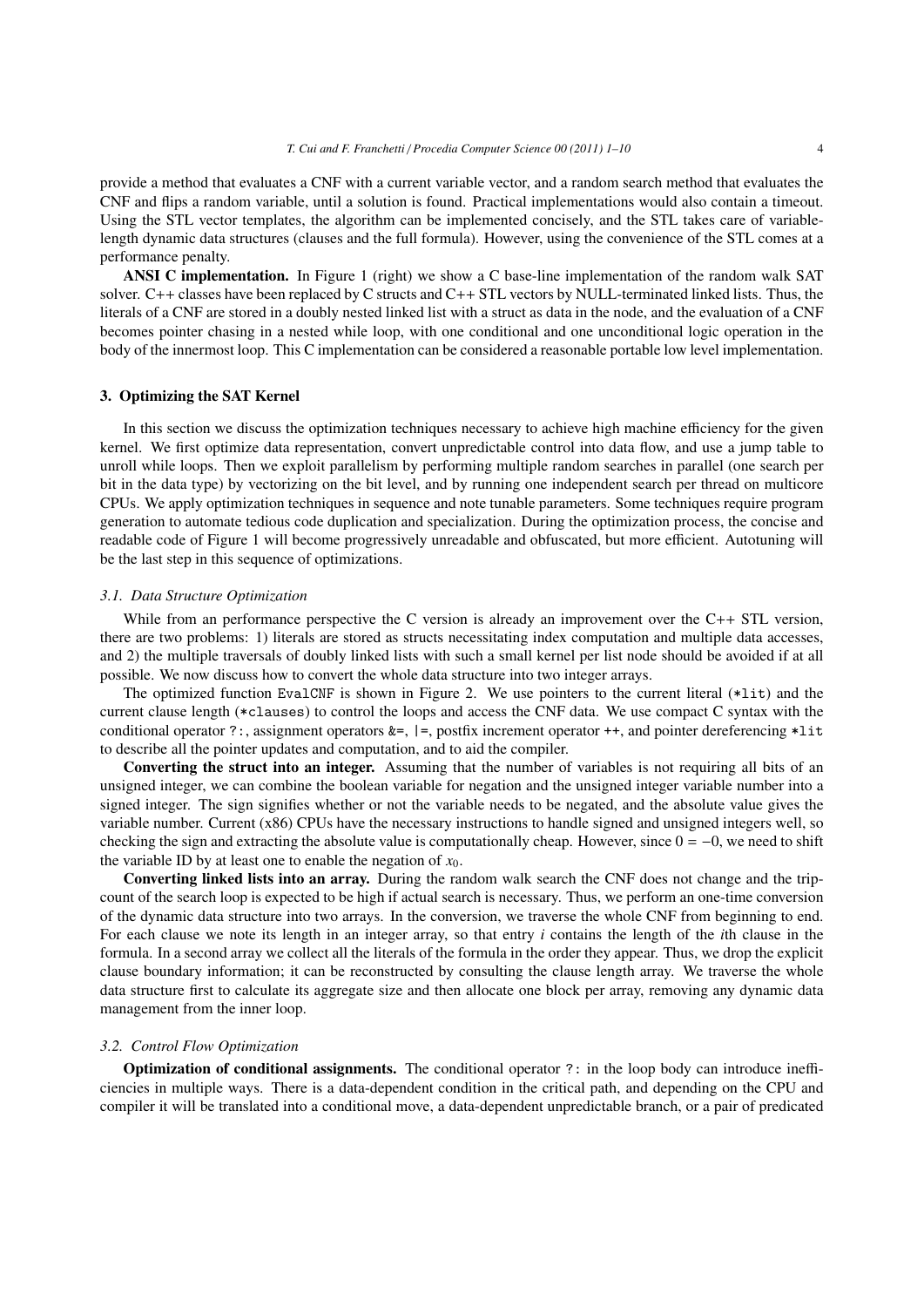instructions. Even in the best case there is a data dependency which may stall an out-of-order processor while in the worst case an unpredictable branch stalls the processor for 10s of cycles.

If the machine supports predication or conditional moves, the original code may be best. However, if neither is supported (well) but logical operations are cheap, a different approach may be beneficial: We can store a signed integer in one's complement (as opposed to usual two's complement) with the sign in bit 0 (least significant bit LSB) and the

absolute value from bit 1 on. Extracting the sign bit is done via *binary and*, while extracting the absolute value is done via right-shift by one bit. The conditional negation l>0?var[l]:~var[-l] becomes (var[l>>1)^(l&0x1) using *exclusive or* ^.

Yet another option to use the one's complement format with the sign bit in the LSB is to store both the original value and the negated value for each variable consecutively in an array twice the size (the even locations store the values of the variables while the odd locations store the negated values), and use one's complement variable ID value directly as index into this array. Moreover, when the search algorithm flips a bit, it now also needs to flip the negated version as well. As further optimization we can simply use the memory address of the variable (the negated or un-negated version) as variable ID, and the negation is

```
#define COND_NEG(1, var) (1>0? var[1]: "var[-1])
# define COND_NEG(1, var) (var [1>>1]^(1&0x1))
#define COND_NEG(1, var) (*1)
int EvalCNF (int size, int *lit,
             int * clauses, int * var) {
  int res = 1, clause_len;
  while ( res && ( clause_len = *( clauses ++))) {
int tmp = 0;
    for (i=0; i<clause_len; i++, lit++)tmp |= COND_NEG (* lit , var )
    res k = \text{tmp};
  }
  return res ;
}
```
Figure 2: Integer array-based optimized C implementation of EvalCNF with three kernel variants to conditionally negate a literal's value. Note that the variable ID is differently encoded across the three cases.

done implicitly by treating the variable ID as integer pointer and dereferencing it, saving a few more instructions. This method increases the working set size for lowering the instruction count. Which of these versions is best depends on the machine and compiler and we use autotuning to select the best solution for a given CPU/compiler combination. We show the code variants in Figure 2.

Unrolling the while loop. The two nested uncountable loops with only a few operations in the body result in unpredictable branches and destroy instruction-level paral-

lelism, and also hamper register allocation and instruction scheduling. When converting the CNF to the array representation, the inner loop has been converted into a countable loop with an trip count that is depending on the outer loop and stored in a table. Still, this loops cannot be unrolled as usually done since consecutive clause have random length and may be short. However, the loop can be unrolled using a jump table, a trick that is often employed by assembly programmers and can be implemented using a switch statement. Figure 3 shows 4-fold unrolling of the inner loop using a jump table. The unrolled version has a switch statement containing a special case for all clause lengths up to 4, and for longer clauses it repeatedly peels of 4 iterations using the largest special case. We do not reuse code across the cases to enable better register alloca-

```
while ( res &&( clause_len =*( clauses ++))) {
  int tmp = 0;do {
    int clen = clause_len <4? clause_len :3;
    switch (clen & 0x3) {
       case 0x0: break:
       case 0 \times 1: tmp |= **lit;
       lit ++; break ;
case 0 x2 : tmp |= ** lit | **( lit +1);
       lit +=2; break ;
case 0 x3 : tmp |= ** lit | **( lit +1) |
                            ***( 1it + 2);lit +=3; break ;
    }
  } while ( clause_len -= clen );
  res &= tmp ;
}
```
Figure 3: Unrolling the inner while loop by 4, including code that peels iterations for more than 4 iterations.

tion and instruction scheduling, at the expense of considerable code size increase. In practice, unrolling by 16 or 32 might suffice. However, if short clauses dominate it is necessary to unroll the outer loop as well, producing a jump table for multiple consecutive clauses. For instance, unrolling the outer loop by 2 we produce a jump table for all pairs of clauses of up to length 8, resulting in 256 cases. A clause of length 2 followed by length 3 would be executed by the following code fragment.

case 0x32: tmp = (\*\*lit | \*\*(1it+1)) & (\*\*(1it+2) | \*\*(1it+3) | \*\*(1it+4)); lit+=5; break;

In addition, more complicated loop peeling that handles clauses that are longer than the maximum unrolled clause length is needed. Given the highly regular and repetitive nature of these code fragments we employ a small program generator to automatically generate the switch statement. Many influences (instruction cache size, CNF statistics,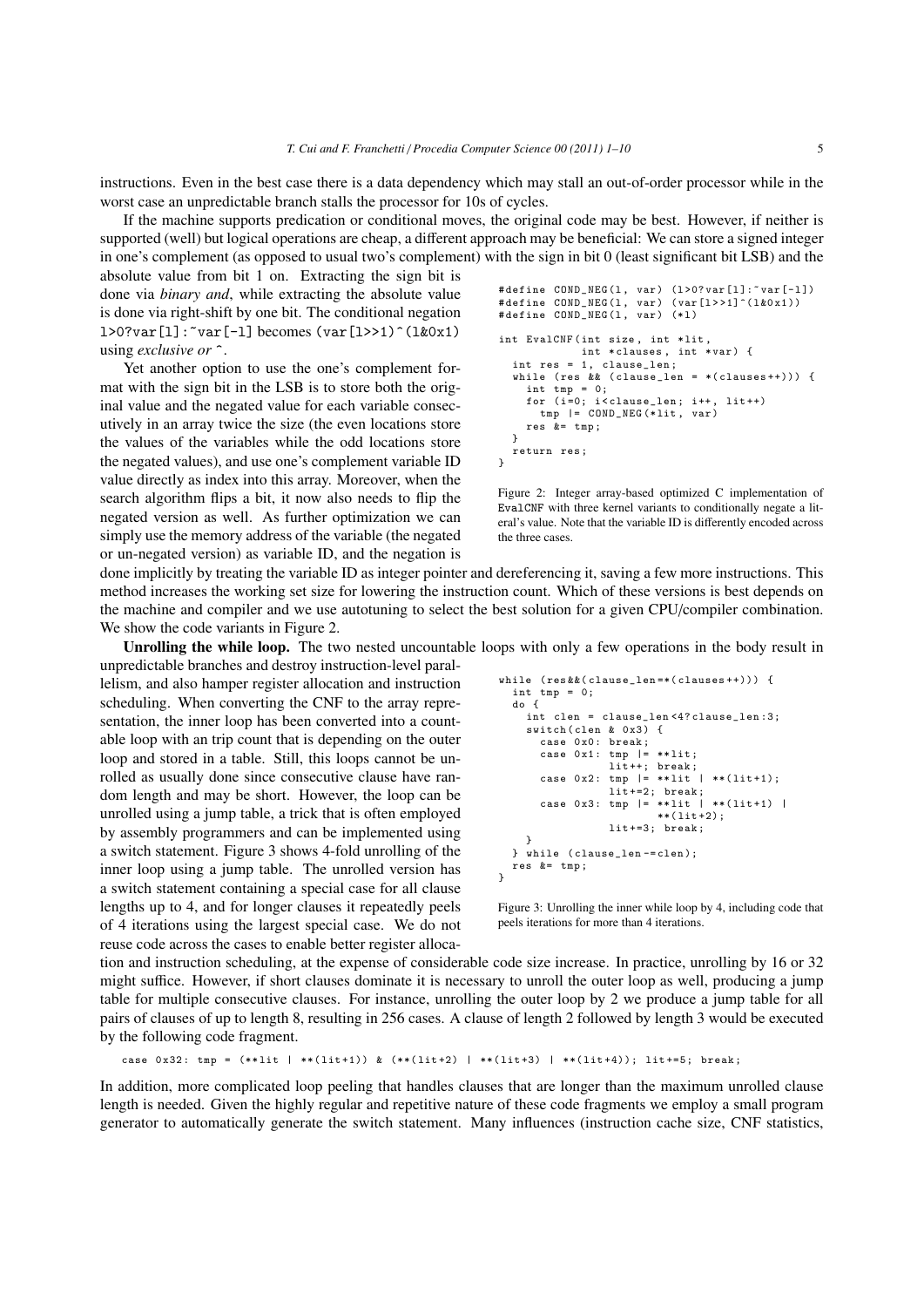relative cost of loads vs. computation) determine how large the switch statement has to be; we employ autotuning to find the best size.

#### *3.3. Parallelization and Vectorization*

Next we discuss parallelization and vectorization. Our SAT solver performs a search that evaluates the same CNF for many independent variable vectors. Evaluation of CNFs naturally operates on bits and machine words are wide (32 or 64 bit integers are usual). Thus we can evaluate multiple variable vectors simultaneously, by assigning each vector a different bit plane (the same bit across multiple variables), performing bit-level vectorization or SIMD within a register (SWAR) [11]. This approach requires an adaptation of the bit flipping mechanism. Similarly, evaluating the CNF for multiple variable vectors can be done in parallel on multiple processor cores with minimal need for synchronization.

Bit-Vectorization. The native data type of logical variables is a single bit, however, a standard C implementation uses a machine word (integer) to represent bits. The key algorithmic idea is to evaluate the CNF for *n* variable bit-vectors simultaneously, vectorizing the search loop by packing *n* bits into an *n*-bit register, storing each variable bit-vector in a bit plane. Standard C integer data types allow for 8-way to 64-way vectorization using data types char, short, int, and long or compiler-specific fixed-bit width integer data types (\_\_int8, to \_\_int64, respectively). It is typically most efficient to work with the native word size, since both too wide and to narrow words induce overhead. By going beyond standard C and utilizing special SIMD instruction sets, even wider vectors are possible. For instance, Intel's vector ISAs provide 64–512 bit vector registers (MMX, SSE, AVX, and Larrabee).

If bit vectorization is used with standard C data types, the CNF evaluation code does not change at all since our code already uses the correct binary and logical C operators to perform bitwise logic and to check if a result is found in any bit plane. For SIMD instruction sets we have to use the intrinsic function interface that abstracts vector operations and vector registers. The variables have to be declared as SIMD vectors (interpreted as bit-vectors) and the logic and binary operations have to be translated into their respective SIMD instructions, using intrinsic functions. For instance, for the 128-bit SSE family, a logical and operating on the 128-bit XMM registers is performed using the data type \_\_m128i and intrinsic functions \_mm\_and\_si128 and \_mm\_or\_si128. In the case of SSE, checking if any bit in a SIMD vector is set requires different instruction sequences for 32-and 64-bit mode up to SSSE3 while SSE4.1 introduces the \_mm\_testz\_si128 instruction that that performs the needed check, as shown below.

```
// SSE 4.1
# define is_nonzero ( xmmv ) _mm_testz_si128 ( xmmv , xmmv )
// SSE2 / EM64T
#define is_nonzero (xmmv) (_mm_cvtsi128_si64(_mm_or_si128(xmmv,_mm_srli_si128(xmmv, 8)))!=0)
11 SSE2/32-bit x86\frac{1}{2}forceinline \frac{1}{2}int32 is_nonzero(xmmv) is_nonzero(\frac{1}{2}m128i xmmv) {<br>m128i xmmv8 = mm or si128(xmmv, mm srli si128(xmmv, 8));
    _{-}m128i xmmv8 = _{-}mm_{-}or_{-}si128 (xmmv,
  return _mm_cvtsi128_si32 ( _mm_or_si128 ( xmmv8 , _mm_srli_si128 ( xmmv8 ,4))) != 0;
\mathbf{a}
```
Below we one line of the SIMD version of the jump table in Figure 3. The line evaluates a clause of length 2 followed by a clause of length 3, using the 128-bit SSE data types, performing the operation for 128 searches in parallel.

```
case 0 x32 : tmp = _mm_and_si128 ( _mm_or_si128 (** lit , **( lit +1)) _mm_or_si128 (**( lit +2) ,
                                     \frac{1}{2}mm_or_si128 (**(lit+3), **(lit+4))));
             lit += 5; break;
```
While evaluating the CNF can be accomplished with the same code whether a single bit or a bit-vector is stored in a register, the flipping of random bits during the search requires attention. Since *n* searches are performed in parallel, *n* random bit variables need to be flipped since each search happens on in a different bit layer of the integer variable array. Figure 4 (left) shows ANSI C code that flips one random bit variable per bit layer, using the C unsigned integer data type. The flipping overhead increases linearly with the bit-width of the data type while the vectorized evaluation of the CNF for *n* bit vectors is done in the same cost as for a single bit vector stored as boolean value in an integer register. As optimization, we flip the same variable in multiple searches (bit planes), performing exclusive-or operations with bit masks containing more than one set bit. This entangles multiple searches and is potentially biasing the random walk. To achieve good random search quality, we need to make sure that exactly one bit is flipped for every bit-vector (in one bit plane) and that across multiple bit flips in the search loop, the entangled planes change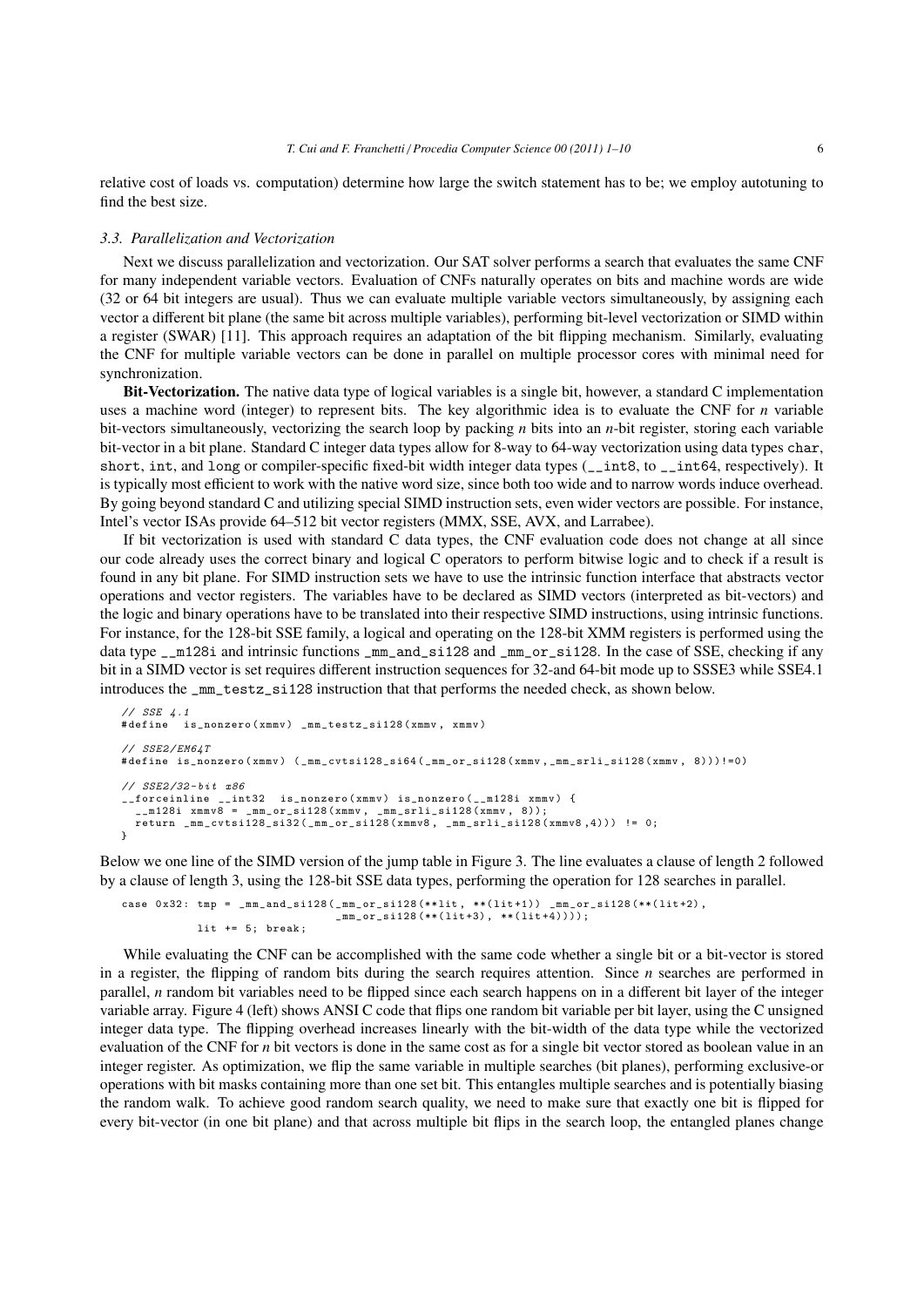```
int RandomWalk (sat_t * sat ) {
  int result = 0;
  do {
    unsigned mask = 1;
    do {
      sat -> variables [rand ()% sat -> var_num ] ^= mask ;
    } while ( mask < <=1);
    result = EvalCNF ( sat -> variables , sat -> cnf );
  } while (! result );
  return result ;
}
                                                          const unsigned masktab [4] [4] =
                                                            {{0 x000F000F ,0 x00F000F0 ,0 x0F000F00 ,0 x00F000F000 },
                                                             {0 x05050505 ,0 x0A0A0A0A ,0 x50505050 ,0 xA0A0A0A0 },
                                                             {0 x00330033 ,0 x00CC00CC ,0 x33003300 ,0 xCC00CC00 },
                                                             {0 x11111111 ,0 x22222222 ,0 x44444444 ,0 x88888888 }};
                                                          int RandomWalk (sat t * sat ) {
                                                            int result = 0;
                                                            do {
                                                              unsigned *mask = masktab [rand ()%4];
                                                              for (int i=0, i<4; i++)sat -> variables [rand ()% sat -> var_num]^=mask [i];
                                                              result = EvalCNF ( sat -> variables , sat -> cnf );
                                                            } while (! result );
                                                            return result ;
                                                          }
```
Figure 4: *Left:* Flipping one variable per bit plane storing a different bit vector. *Right:* Flipping 8 bit different planes in 4 variables to flip one bit in each of the 32 bit-planes bit plane using bit patterns. Randomly chosen mask-table makes sure that always 32 bits are flipped, but different planes are entangled across flips.

randomly. To accomplish that, we build a table of multiple groups of flip patterns. Each group contains one flip pattern per integer variable that will be flipped, and within one group each bit plane gets flipped once. Across groups bit planes are assigned to different pattern numbers. The group is chosen randomly for each flip operation.

In Figure 4 (right) we show an example where eight bits are flipped by every flip-mask and each group contains 4 masks, cumulatively flipping one bit in each of the 32 bit-planes. A bit flip operation first chooses a group number, and then four variable numbers at which bits will be flipped. At each of this 4 locations an exclusive-or operation of the current integer value with the respective flip-mask is performed to flip 8 bits. Together this flips one bit in each of the 32 bit-layers of unsigned int. In the final fully optimized version we use a large table with more irregular patterns to achieve good pseudo-randomness. Moreover, we compute multiple pseudo-random numbers using a shift-register implemented with SIMD instructions, and inline this computation to achieve better performance for the bit-flipping operation. The number of bits flipped per integer variable and the size of the flip-table are tunable parameter.

Multithreading. Multicore CPUs require thread-level parallelization to be fully utilized. Since the random walk

SAT solver performs a brute force search, parallelization for shared memory using multiple threads is straightforward. Each thread performs a separate search using a private vector of variable values, and the threads share the CNF data structures since CNFs are read-only. Threads need to check periodically if another thread has found a solution so they need to abort while they should signal immediately if they found a solution. This approach can be easily and efficiently implemented using the pthreads library to launch one worker thread per core. Further, we use a shared integer variable declared volatile for lowcost synchronization. If a thread finds a solution it atomically sets a bit corresponding to its ID in the shared variable using the intrinsic functions \_InterlockedExchangeAdd mapping to the instruction lock xadd. Workers periodically poll this shared variable and abort if it becomes non-

volatile int result = 0; unsigned \*RandomWalk\_th (sat\_t \*sat, int tid) { int result th =  $0$ : unsigned \* var\_th = malloc ( sat -> var\_num \* sizeof ( unsigned )); memcopy (var\_th, sat->variables, sat -> var\_num \* size of (unsigned)); do { var th  $[$ rand ()% sat -> var\_num  $]$  ^= 1;  $result\_th = Evaluate = \texttt{EvalCNF}\left(\texttt{var\_th}\;,\;\;\texttt{sat->cnf}\right);$ } while (!( result\_th || result )) InterlockedExchangeAdd (& result , result\_th << tid); return var\_th ; }

Figure 5: Worker function evaluating a CNF on a private variable vector, signaling a solved problem with its team members. One copy of RandomWalk\_th runs on each core.

zero. As optimization, worker threads are kept alive between searches to minimize thread launching overhead. Using this approach, almost linear speed-up is achievable for cache-resident problem sizes. We show our multi-threaded random walk search in Figure 5.

#### *3.4. Autotuning*

In the optimization discussion throughout this section we identified parameters that are machine-dependent and thus lend themselves to autotuning. In our example, the parameter space itself is not big and can be evaluated ex-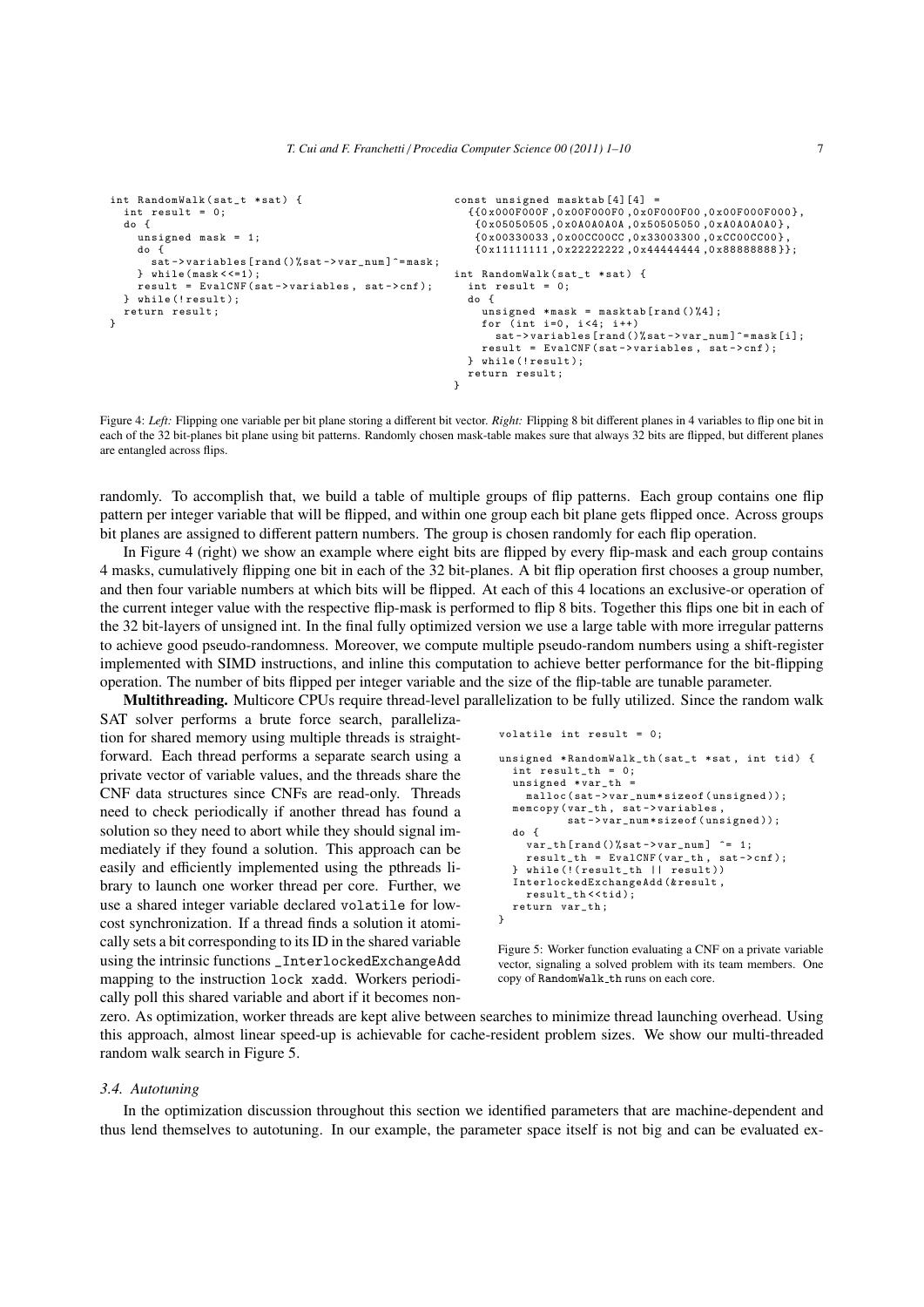

Figure 6: Performance evaluation of the random walk SAT solver for a synthetic (best case) benchmark and a realistic benchmark. (a) Performance on 2.66 GHz Core2 Extreme (quad-core). (b) Performance on 3 GHz Xeon 5160 (dualcore).

haustively at installation time. However, the parameter choices lead to very different code that cannot be handled solely with the C preprocessor macros. We needed to implement a small code generator to automatically synthesize these code parts according to the value of the tunable parameter. Moreover, some of the tuning parameters are data dependent and should eventually be adjusted at runtime, performing on-line tuning. This will be future work; for now we assume a fixed data statistics known at tuning time. Below we discuss the three tunable parameters in more detail; their performance impact will be evaluated in Section 4.

Integer kernel. We discussed three possible kernels for performing the conditional negation. The differences across versions are both the computational kernel and the variable encoding. We are employing the C preprocessor to combine the correct code snippets for translating the linked lists into the necessary array format, retrieving the result, and performing the actual operation. The best choice for a given machine depends on the relative cost of loads versus logical operations, cost of mispredicted branches versus predication, and the cache size.

Unrolling the clause evaluation. A crucial performance optimization is the unrolling of the clause evaluation (while) loop. The unrolling involves the generation of a big switch statement that for each case contains specialized code evaluating one or multiple consecutive clauses of given length; the switch statement enumerates all possible combinations up to a certain upper bound. This bound and the number of clauses to be evaluated in straight-line code by each case are tunable parameters that depend on the instruction cache size of the target machine, the expected clause length distribution, and microarchitectural details (pipeline, registers, out-of-order/in order).

Bit flipping. The overhead of bit flipping for bit-vectorized code becomes non-negligible given the wide wordsizes of microprocessors (up to 64 bit), and the even wider bit-widths of SIMD vector registers (up to 512 bits). The amount of flipping that is tolerable from a performance perspective depends on the cost of flipping and the available table space (both machine dependent), and the relative frequency with which flipping occurs (input data-dependent). On the other hand, flipping too many bit planes at the same location (i.e., a too small flip mask group) or too little randomness in the entanglement (too few groups) will degrade the power of random search. Thus, we make the size of the flip mask table and the size of each flip mask group tunable parameters. Eventually, they should become online-adaptive parameters, taking into account the recent history.

### 4. Experimental Results

We now evaluate the efficiency of our random walk SAT solver, and quantify the contribution of the individual optimization steps as well as the autotuning parameters. We evaluate our example on a 2.66 GHz quad-core Core 2 Extreme in 32-bit mode on Windows, and on a 3 GHz dualcore Xeon 5160 in 64-bit mode on Linux. We use the Intel C++ compiler 11.0 and the SSSE3 instruction set. In this paper, we do not compare against state-of-the-art SAT solvers, since such no fair comparison can be made at this point.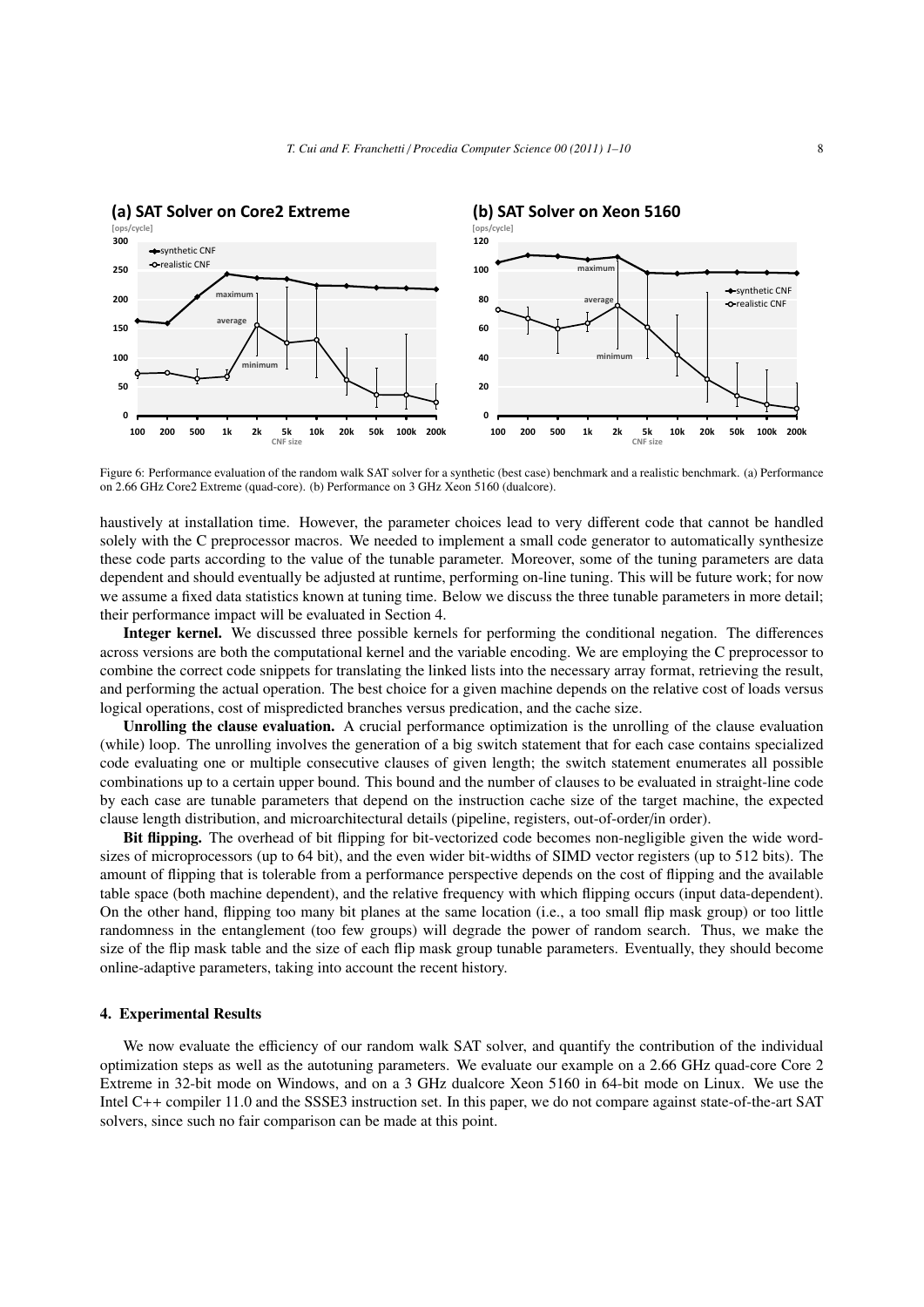**Performance of full SAT problems.** We first evaluate the efficiency of our fully optimized solver on random SAT problems with varying CNF sizes. We measure a CNF size in the number of literals, and choose a constant number of variables that allows for a high number of solutions. We then group literals into clauses within certain length bounds and randomly negate about half of the literals. We run two experiments: 1) a benchmark experiment in which synthetic CNFs are constructed such that all clauses are true except for the last, forcing the solver to evaluate the whole CNF every time, and 2) purely random CNFs that may or may not be solvable and where the solver may terminate the evaluation at any location in the CNF. Figure 6 (a) and (b) show the performance of the benchmark SAT instances and the average, minimum, and maximum for the realistic problem instances across the two machines. The realistic instances are much slower and have considerable variance, compared to the benchmark performance. After a ramp-up we see highest performance for L1 cache resident sizes, and a performance drop for L2 sizes. The overhead of early termination and bit flipping and the randomness of the CNFs is responsible for the large variance of performance and the drop. For small sizes the single-core version is faster that the multi-core version. On the Core2 Extreme after the initial ramp-up the benchmark instances run at 150–250 operations/cycle in L2 while the realistic instances run between 60 and 230 operations/cycle in L1; performance decreases to 20–150 operations/cycle in L2. In the best case, the C++ STL version runs at 0.02–0.15 operations/cycle; thus it is not shown. The performance on the dualcore Xeon 5160 is qualitatively the same but absolutely about half due to half the core count, benefitting slightly from 64-bit mode and faster synchronization.

Impact of optimization methods. Next we evaluate the impact of our optimization methods on the CNF evaluation in the best case scenario. We look at the CNF evaluation in isolation and set up a CNFs that is L1 resident, all

and force the CNF evaluation to always run to the end. We vary the clause lengths between a minimum and maximum length, and evaluate multiple cases. We turn on optimization methods in sequence and evaluate the resulting performance on the Core2 Extreme. Figure 7 first shows the performance of the base line and 3 portable sequential optimization steps: 1)  $C++$  STL version, 2) C linked list version, 3) fully optimized scalar version, 4) bit-vectorization in 32-bit integer registers. The cumulative gain is between 140x (from 7 cycles per operation to 20 operations per cycle) for large clause sizes and 600x (from 50 cycles per operation to 12 operations per cycle) for small clauses. Next Figure 6 (b) shows almost linear performance gain from switching to 128-bit SSE and running a multi-threaded search on 4 cores, yielding between 200–300 useful logical operations per cycle. This translates into about 1,700–





Figure 7: Impact of the various performance optimization techniques, measured on a 2.66 GHz Core2 Extreme quadcore.

12,000x performance gain for the SIMD vectorized, multi-threaded version over the C++ STL version. The performance here is substantially higher than in Figure 6 (a) since we now evaluate the best case scenario without overhead introduced by the full random search.

Autotuning the flip mask group size. Now we evaluate the impact of vectorized bit flipping on the runtime, and tune the size of the bit mask groups. The table size is experimentally selected to be big enough and constant. We use the 128-bit single core SSE code version on the Core2 Extreme and the synthetic best case CNFs. In Figure 8 (a) we vary the number of bit masks in a group. We see that up to 16 different SSE variables can be flipped at almost constant high performance, but after that the performance degrades significantly, up to 30%. The higher numbers provide better randomness in the search, so 16 is the best choice.

Autotuning the jump table size. As last experiment we evaluate the impact of the jump table size on performance. We again pick a CNF that is L1 resident and is forcing evaluation to the end. We now vary the bounds of clause sizes and the upper bound for unrolling. Figure 8 (b) shows the performance for loop code, single unrolled clauses and pairwise unrolled clauses. We run two experiments, with clause lengths vary between 1–15 and 1–30, respectively, and vary unrolling from 2 to 16. Loop code performs better for larger clauses, but is outperformed by up to 2 times by unrolled code. Pairwise unrolling boosts performance over single clause unrolling for smaller clauses and less unrolling. Large clause length variability requires more unrolling. Thus, it is necessary to aggressively unroll for pairs of clauses without overflowing the instruction cache.